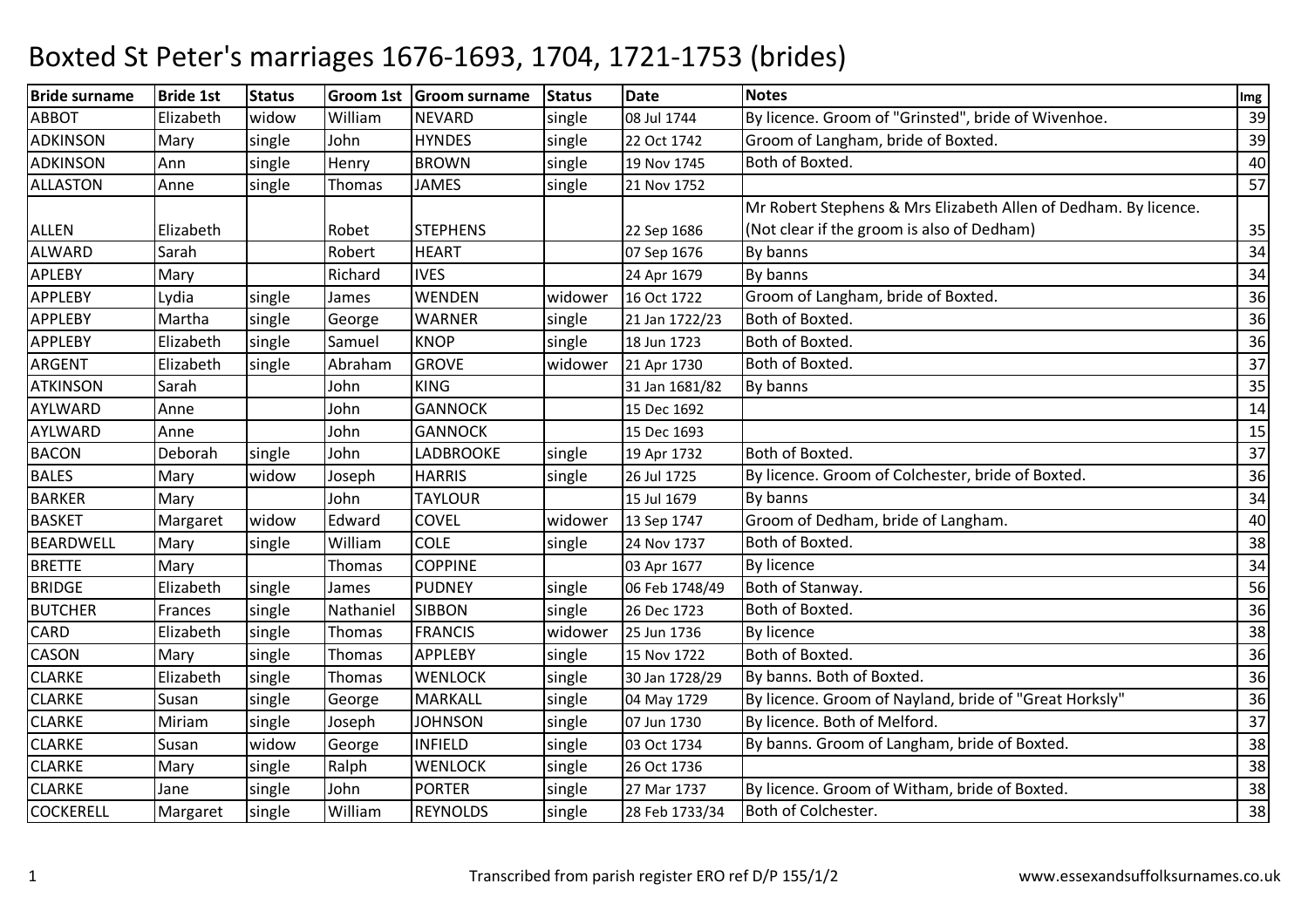| <b>Bride surname</b> | <b>Bride 1st</b> | <b>Status</b> |          | Groom 1st Groom surname | <b>Status</b> | <b>Date</b>    | <b>Notes</b>                                                      | Img |
|----------------------|------------------|---------------|----------|-------------------------|---------------|----------------|-------------------------------------------------------------------|-----|
| <b>COKER</b>         | Mary             |               | Thomas   | <b>DASH</b>             |               | 25 Jun 1689    |                                                                   | 14  |
| <b>COLE</b>          | Sarah            | single        | Samuel   | <b>KNOP</b>             | single        | 12 Oct 1735    | Both of Boxted.                                                   | 38  |
| <b>COLE</b>          | Sarah            | single        | Daniel   | <b>DOWNS</b>            | widower       | 13 Dec 1752    | Both of Boxted.                                                   | 57  |
| <b>COOKE</b>         | Sarah            |               | John     | <b>NEVARD</b>           |               | 18 Jul 1682    | By banns                                                          | 35  |
| <b>CULPIT</b>        | Mary             | widow         | John     | <b>LETCH</b>            | single        | 29 Oct 1734    | By licence. Both of Stoke.                                        | 38  |
| <b>DAVIS</b>         | Elizabeth        |               | John     | <b>BRINKLOW</b>         |               | 14 Oct 1684    | By banns                                                          | 35  |
| <b>DIAMOND</b>       | Mary             |               | William  | <b>EDWARDS</b>          |               | 17 Jan 1688/89 |                                                                   | 14  |
| <b>DIAMOND</b>       | Mary             |               | Abraham  | <b>KING</b>             |               | 09 Jul 1689    |                                                                   | 14  |
| <b>DIAMOND</b>       | Elizabeth        | single        | Daniel   | <b>KING</b>             | single        | 17 Nov 1730    | Both of Boxted.                                                   | 37  |
| <b>DIAMOND</b>       | Mary             | single        | Daniel   | <b>HUMM</b>             | single        | 29 Jun 1732    | Groom of "Little Horksly", bride of Boxted.                       | 37  |
| <b>DIAMOND</b>       | Frances          | single        | William  | <b>MILLS</b>            | single        | 03 Apr 1733    |                                                                   | 38  |
| <b>DIAMOND</b>       | Ann              | single        | Richard  | <b>THORPE</b>           | single        | 30 Mar 1741    | Groom of West Bergholt, bride of Boxted.                          | 39  |
| <b>DIXON</b>         | Susannah         | widow         | Samuel   | <b>POPS</b>             | single        | 10 May 1745    | Both of Boxted.                                                   | 40  |
| <b>DOUBLE</b>        | Mary             | single        | John     | <b>LEE</b>              | widower       | 04 Sep 1737    | By banns. Both of Boxted.                                         | 38  |
| <b>DOUNS</b>         | Mary             |               | Thomas   | GOULD                   |               | 18 Sep 1679    | By banns                                                          | 35  |
| <b>DOWNS</b>         | Mary             |               | John     | LANGHAM                 |               | 04 Feb 1691/92 |                                                                   | 15  |
| <b>DOWNS</b>         | Judith           | single        | William  | SALSBURY                | single        | 01 May 1722    | Both of Boxted.                                                   | 36  |
| <b>DOWNS</b>         | Ann              | single        | Isaac    | <b>BIGGS</b>            | single        | 30 Jan 1738/39 | Both of Boxted.                                                   | 39  |
| <b>DOWNS</b>         | Mary             | widow         | Samuel   | <b>HOW</b>              | widower       | 29 Nov 1739    | Both of Boxted.                                                   | 39  |
| <b>DURRANT</b>       | Catharine        | single        | Robert   | LEE                     | single        | 09 Jun 1728    | By licence. Both of Brentwood.                                    | 36  |
| <b>EDWARDS</b>       | Hannah           | single        | Thomas   | LILLY                   | single        | 16 Oct 1737    | Groom of Langham, bride of Boxted.                                | 38  |
| <b>EDWARDS</b>       | Susan            | single        | Samuel   | <b>DIXON</b>            | single        | 10 May 1739    | Groom of "Great Horksly", bride of Boxted.                        | 39  |
| <b>ENFIELD</b>       | Susan            | single        | Peter    | <b>LADBROOK</b>         | single        | 28 Aug 1753    | Both of Boxted.                                                   | 57  |
| <b>FENN</b>          | Ann              | single        | Jonathen | SPARLING                | single        | 05 Dec 1731    | Both of Boxted.                                                   | 37  |
| <b>FENN</b>          | Mary             | single        | John     | <b>APPLEBY</b>          | widower       | 23 Jul 1732    | Both of Boxted.                                                   | 37  |
| <b>FIT</b>           | Elizabeth        |               | John     | <b>BRETTEN</b>          |               | 26 Nov 1678    | By banns                                                          | 34  |
| <b>FULLERS</b>       | Mary             | single        | William  | <b>WOODGATE</b>         | single        | 02 Mar 1741/42 | Groom of Kersey, bride of Boxted.                                 | 39  |
| <b>GARDINER</b>      | Martha           | single        | John     | <b>GOSNALL</b>          | single        | 18 Jun 1739    | By licence. Both of Nayland.                                      | 39  |
| <b>GARDNER</b>       | Anna             | single        | Francis  | <b>SIZER</b>            | single        | 27 May 1729    | Both of Boxted.                                                   | 36  |
|                      |                  |               |          |                         |               |                | The groom is of St Peter's, Colchester. Appears twice on the same |     |
| <b>GARWOOD</b>       | Sarah            |               | John     | <b>KIRK</b>             |               | 23 Aug 1692    | page. First with 1688 marriages and again with 1689.              | 14  |
| <b>GARWOOD</b>       | Martha           | spinster      | James    | WAKE                    | widower       | 09 Jun 1736    | Groom of Trimley St Martin, Suffolk, bride of Braintree, Essex.   | 38  |
|                      |                  |               |          |                         |               |                |                                                                   |     |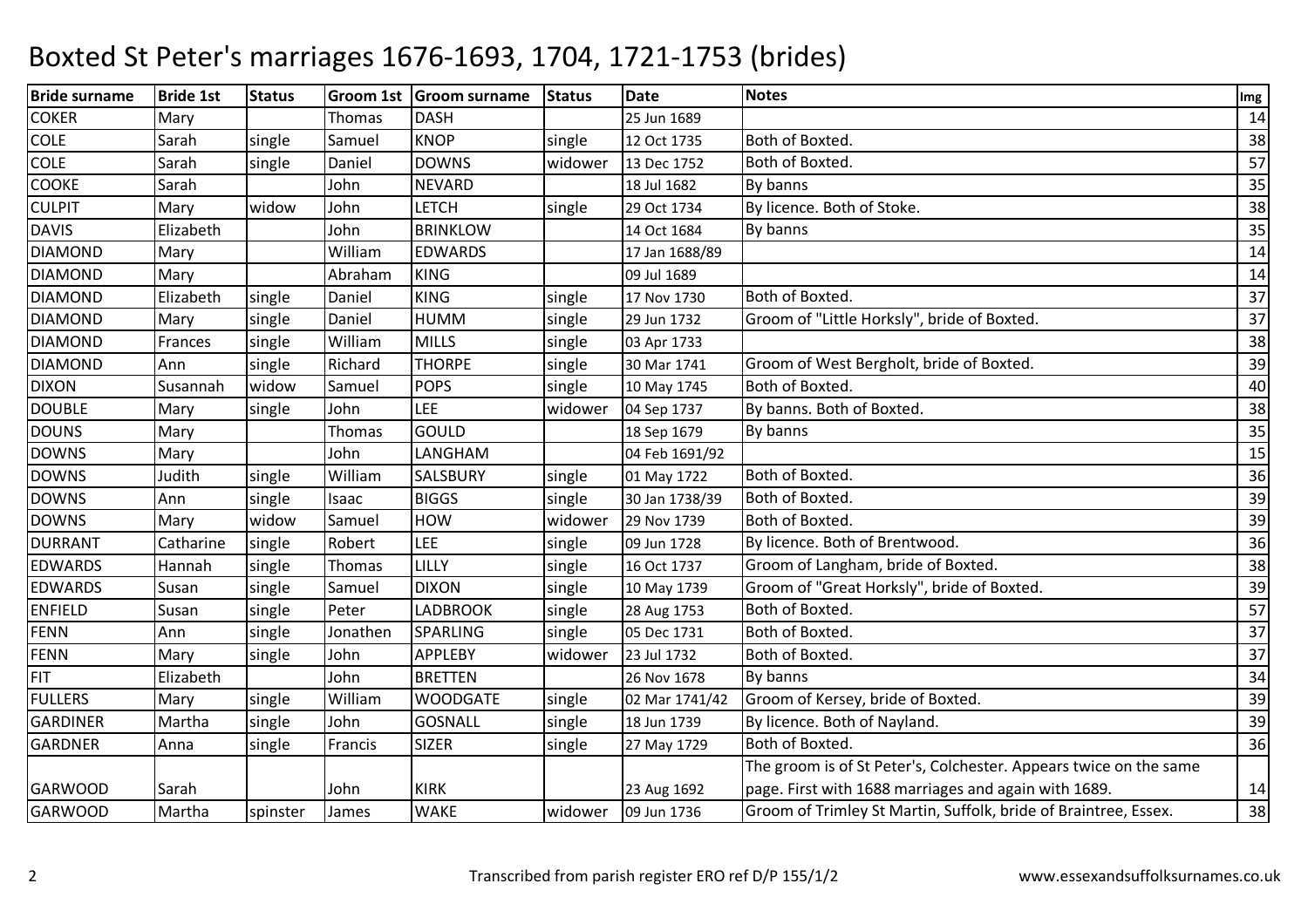| <b>Bride surname</b> | <b>Bride 1st</b> | <b>Status</b> |         | Groom 1st Groom surname | <b>Status</b> | <b>Date</b>    | <b>Notes</b>                                                       | Img |
|----------------------|------------------|---------------|---------|-------------------------|---------------|----------------|--------------------------------------------------------------------|-----|
| <b>GOODDAL</b>       | Margaret         |               | Arnold  | <b>ROKEBY</b>           |               | 01 Jun 1704    |                                                                    | 15  |
| <b>GREEN</b>         | Lydia            |               | Edmund  | <b>NEVARD</b>           |               | 04 May 1680    | By banns                                                           | 35  |
|                      |                  |               |         |                         |               |                |                                                                    |     |
| <b>GULSON</b>        | Hannah           | widow         | Matthew | <b>HUBBARD</b>          | single        | 20 Jun 1734    | Groom of West Bergholt, bride of Boxted. Married at Great Horkesly | 34  |
| <b>GULSON</b>        | Hannah           | single        | Thomas  | <b>JAMES</b>            | single        | 28 Sep 1725    | Both of Boxted.                                                    | 36  |
| <b>GULSON</b>        | Elizabeth        | single        | Samuel  | <b>THEOBALD</b>         | widower       | 24 Apr 1739    | Groom of Hadleigh, bride of Boxted.                                | 39  |
| <b>HARLING</b>       | Mary             | single        | Henry   | <b>GALLIFER</b>         | single        | 19 May 1741    | Groom of Aldham, bride of Boxted.                                  | 39  |
| <b>HART</b>          | Hannah           | single        | Thomas  | <b>APPLEBY</b>          | single        | 22 Oct 1723    | Both of Boxted.                                                    | 36  |
| <b>HART</b>          | Elizabeth        | single        | Robert  | <b>WILLSON</b>          | single        | 26 Apr 1724    |                                                                    | 36  |
| <b>HART</b>          | Deborah          | single        | John    | <b>NEVARD</b>           | single        | 23 Nov 1729    | Both of Boxted.                                                    | 36  |
| <b>HART</b>          | Mary             | widow         | Stephen | <b>MARTIN</b>           | widower       | 09 Aug 1732    | Both of Boxted.                                                    | 37  |
| <b>HAWKINS</b>       | Ann              | single        | Matthew | <b>BROCK</b>            | single        | 07 Oct 1733    | By licence. Both of Stoke.                                         | 38  |
| <b>HAYWARD</b>       | Martha           | widow         | Matthew | <b>SCOTT</b>            | widower       | 12 Oct 1749    | Groom of Nayland, bride of Boxted.                                 | 56  |
| <b>HEARD</b>         | Elisabeth        | single        | John    | <b>BALLS</b>            | single        | 29 Dec 1752    | By licence. Both of West Bergholt.                                 | 57  |
| <b>HEDGE</b>         | Sarah            | single        | Peter   | <b>MARRIAGE</b>         | single        | 13 Mar 1747/48 | By licence. Groom of Earls Colne, bride of Dedham.                 | 56  |
| <b>HINSOM</b>        | Elizabeth        | single        | John    | <b>NEVARD</b>           | single        | 28 Aug 1722    | Both of Boxted.                                                    | 36  |
| <b>HINSOM</b>        | Ann              | single        | Edward  | <b>NEVARD</b>           | single        | 17 Feb 1725/26 | Both of Boxted.                                                    | 36  |
| <b>HINSOME</b>       | Elizabeth        |               | Richard | <b>ARGENT</b>           |               | 06 Aug 1678    | By banns                                                           | 34  |
| HITCHECOCKE          | Thomasin         |               | Thomas  | <b>KING</b>             |               | 14 Jan 1685/86 | By banns                                                           | 35  |
| <b>HOW</b>           | Elizabeth        | single        | Stehen  | <b>MARTIN</b>           | widower       | 27 Jan 1729/30 |                                                                    | 37  |
| HOW                  | Jane             | single        | Thomas  | <b>STUD</b>             | single        | 21 Dec 1731    | Groom of Mile End, bride of Boxted.                                | 37  |
| <b>HOW</b>           | Dinah            | single        | William | <b>FOKES</b>            | widower       | 23 Dec 1731    | Groom of "Great Horksly", bride of Boxted.                         | 37  |
| <b>HOW</b>           | Elizabeth        | widow         | Isaac   | <b>KING</b>             | widower       | 25 Jul 1738    | Both of Boxted.                                                    | 39  |
| <b>HUTCHINSON</b>    | Ann              |               | Robet   | SOWERBE                 |               | 24 Nov 1687    | Both of Boxted.                                                    | 35  |
| <b>HYNDES</b>        | Easter           | single        | Stephen | SOUTHERNWOOD            | single        | 26 Oct 1736    | Both of Boxted.                                                    | 38  |
| <b>INFIELD</b>       | Mary             |               | Richard | <b>HARRISON</b>         |               | 10 Sep 1689    |                                                                    | 14  |
| <b>INGATE</b>        | Ann              | single        | John    | <b>ALSTON</b>           | single        | 11 Jan 1744/45 | Both of "Great Horksley"                                           | 40  |
| <b>JOHNSON</b>       | Sarah            | single        | Isaac   | SHELDRAKE               | widower       | 08 Jun 1731    | By banns. Both of Boxted.                                          | 37  |
| <b>JOHNSON</b>       | Ann              | single        | Samuel  | <b>POPPS</b>            | widower       | 22 Aug 1742    | Both of Boxted.                                                    | 39  |
| <b>JOHNSON</b>       | Sarah            | widow         | Richard | SHELDRAKE               | single        | 29 Sep 1743    | By banns. Both of Boxted.                                          | 39  |
| <b>JOHNSON</b>       | Hannah           | single        | Joseph  | <b>UNICE</b>            | single        | 28 Nov 1746    | Groom of Langham, bride of Boxted.                                 | 40  |
| <b>KING</b>          | Ann              |               | Robert  | <b>HURRELL</b>          |               | 29 Jan 1677/78 | By banns                                                           | 34  |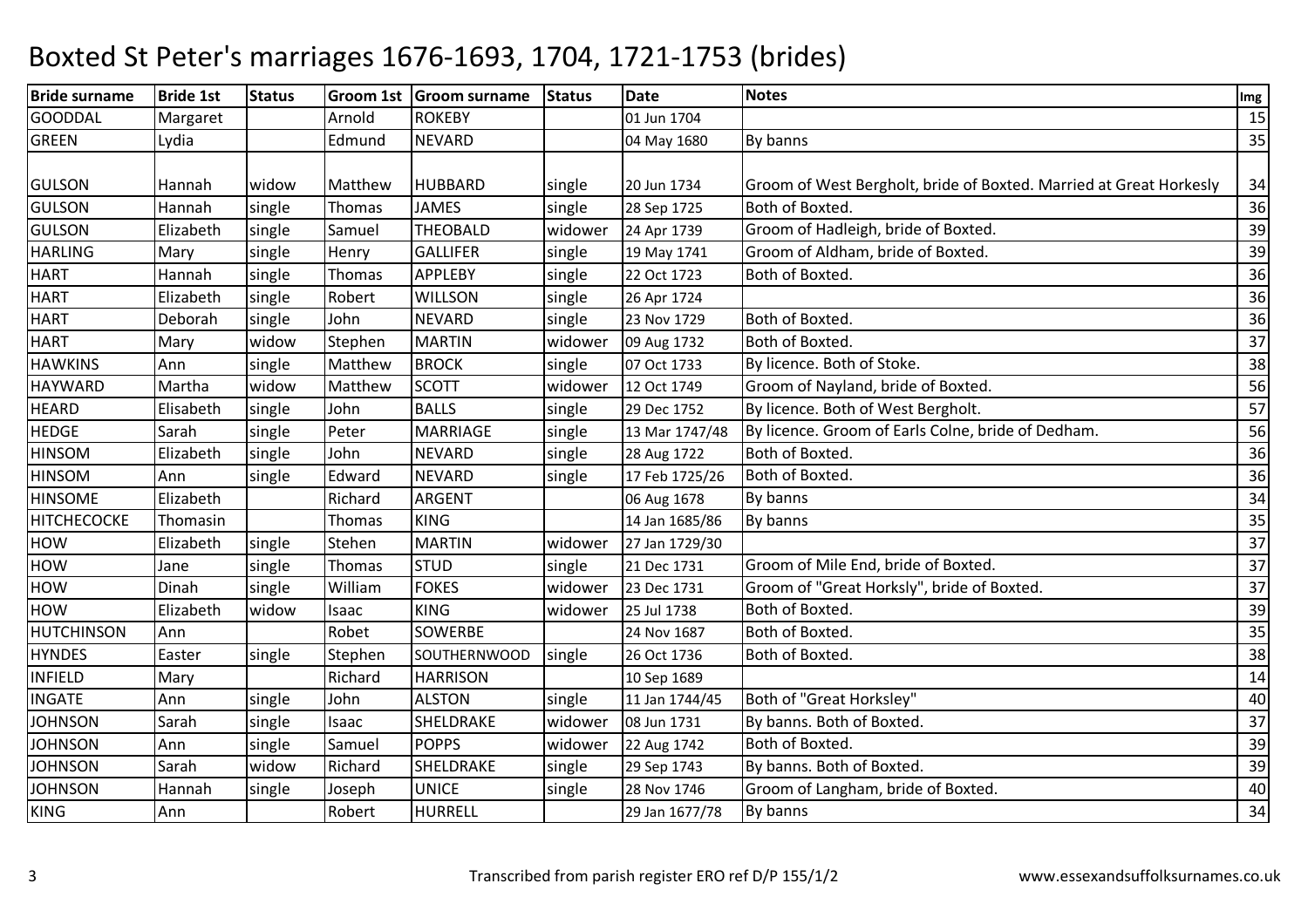| <b>Bride surname</b> | <b>Bride 1st</b> | <b>Status</b> |         | Groom 1st Groom surname | <b>Status</b> | Date           | <b>Notes</b>                                                                | Img |
|----------------------|------------------|---------------|---------|-------------------------|---------------|----------------|-----------------------------------------------------------------------------|-----|
| <b>KING</b>          | Mary             | single        | Henry   | <b>OSBOURN</b>          | single        | 20 Aug 1721    | Both of Boxted.                                                             | 36  |
|                      |                  |               |         |                         |               |                |                                                                             |     |
| <b>KING</b>          | Ann              | single        | Edward  | <b>STRADLER</b>         | single        |                | 1726 Date not in register other than year. Follows marriages in April 1726. | 36  |
| <b>KING</b>          | Hannah           | widow         | Robert  | <b>POPS</b>             | widower       | 12 Oct 1736    |                                                                             | 38  |
| <b>KING</b>          | Lydia            | single        | John    | <b>BARRELL</b>          | widower       | 22 Nov 1737    | Groom of Langham, bride of Boxted.                                          | 38  |
| <b>KING</b>          | Mary             | single        | John    | <b>CATCHPOLE</b>        | single        | 29 Jul 1746    | Both of Boxted.                                                             | 40  |
| <b>KING</b>          | Elizabeth        | single        | Robert  | WELLUM                  | single        | 20 May 1747    | By banns. Both of Boxted.                                                   | 40  |
| <b>KING</b>          | Mary             | widow         | Thomas  | <b>KING</b>             | widower       | 30 Jun 1747    | Groom of Langham, bride of Boxted.                                          | 40  |
| <b>KNOP</b>          | Elizabeth        | single        | Isaac   | <b>LADBROOK</b>         | single        | 28 Mar 1749    |                                                                             | 56  |
| <b>LADBROOK</b>      | Elizabeth        | widow         | John    | <b>HARDY</b>            | widower       | 20 Dec 1737    | Groom of West Bergholt, bride of Boxted.                                    | 39  |
| <b>LADBROOK</b>      | Ann              | single        | Robert  | <b>YOUNGS</b>           | widower       | 07 Jun 1750    | Groom of Langham, bride of Boxted.                                          | 57  |
| <b>LADBROOK</b>      | Deborah          | single        | Joseph  | <b>GROVE</b>            | single        | 25 Jun 1751    | Groom of Langham, bride of Boxted.                                          | 57  |
| <b>LAYTT</b>         | Elisabeth        | single        | John    | <b>COOK</b>             | widower       | 06 Nov 1753    | Groom of Stoke, bride of Boxted.                                            | 57  |
| LAYTT                | Ann              | single        | Edward  | <b>NEVARD</b>           | single        | 27 Nov 1753    | Both of Boxted.                                                             | 57  |
| LEE                  | Mary             | single        | Thomas  | <b>BAINES</b>           | single        | 10 Nov 1737    | Groom of Langham, bride of Boxted.                                          | 38  |
| <b>LEECH</b>         | Martha           | single        | Thomas  | <b>BEAUMONT</b>         | single        | 11 Apr 1726    | Groom of Nayland, bride of Boxted.                                          | 36  |
| <b>LEECH</b>         | Ann              | single        | Robert  | <b>WENLOCK</b>          | single        | 07 Oct 1731    | Both of Boxted.                                                             | 37  |
| <b>LEECH</b>         | Mary             | single        | John    | <b>POTTER</b>           | single        | 12 Jun 1733    | Groom of "Great Horksly", bride of Boxted.                                  | 38  |
| <b>LEECH</b>         | Mary             | widow         | John    | PAGE                    | widower       | 13 Jan 1734/35 | Both of Boxted.                                                             | 38  |
| <b>LEECH</b>         | Jemimah          | single        | James   | SOUTHERNWOOD            | single        | 10 Oct 1738    | Both of Boxted.                                                             | 39  |
| <b>LEMON</b>         | Elizabeth        | single        | Samuel  | <b>ADKINSON</b>         | single        | 04 Dec 1739    |                                                                             | 39  |
| LILLY                | Anne             | single        | Daniel  | SOUTHERNWOOD            | single        | 20 Jul 1731    | By banns. Both of Boxted.                                                   | 37  |
| LILLY                | Mary             | single        | John    | <b>WARD</b>             | single        | 18 Apr 1734    | Both of Boxted.                                                             | 38  |
|                      |                  |               |         |                         |               |                | Groom of Missley, bride of Boxted. Groom's abode presumably a               |     |
| LILLY                | Sarah            | single        | Daniel  | <b>DORTON</b>           | widower       | 29 May 1738    | misspelling of Mistley.                                                     | 39  |
| LILLY                | Susan            | single        | Isaac   | <b>JACOBS</b>           | single        | 30 Nov 1742    | Both of Boxted.                                                             | 39  |
| <b>LINDSEY</b>       | Mary             |               | William | <b>CROSSE</b>           |               | 28 Feb 1681/82 | By banns                                                                    | 35  |
| <b>LOCK</b>          | Frances          | single        | Edward  | SOUTHERNWOOD            | single        | 05 Apr 1734    | Both of Boxted.                                                             | 38  |
| <b>MAIDSTONE</b>     | Dorothy          |               | Timothy | <b>FELTON</b>           |               | 27 Jan 1684/85 | Timothy Felton of Grays Inn Esqr & Mrs Dorothy Maidstone                    | 35  |
| <b>MOTT</b>          | Mary             | single        | Matthew | <b>JOHNSON</b>          | single        | 04 Nov 1746    | Groom of "Great Horksley", bride of Boxted.                                 | 40  |
| <b>MOYES</b>         | Mary             | single        | John    | <b>GOSLING</b>          | single        | 20 Sep 1742    | By licence. Both of Thorpe.                                                 | 39  |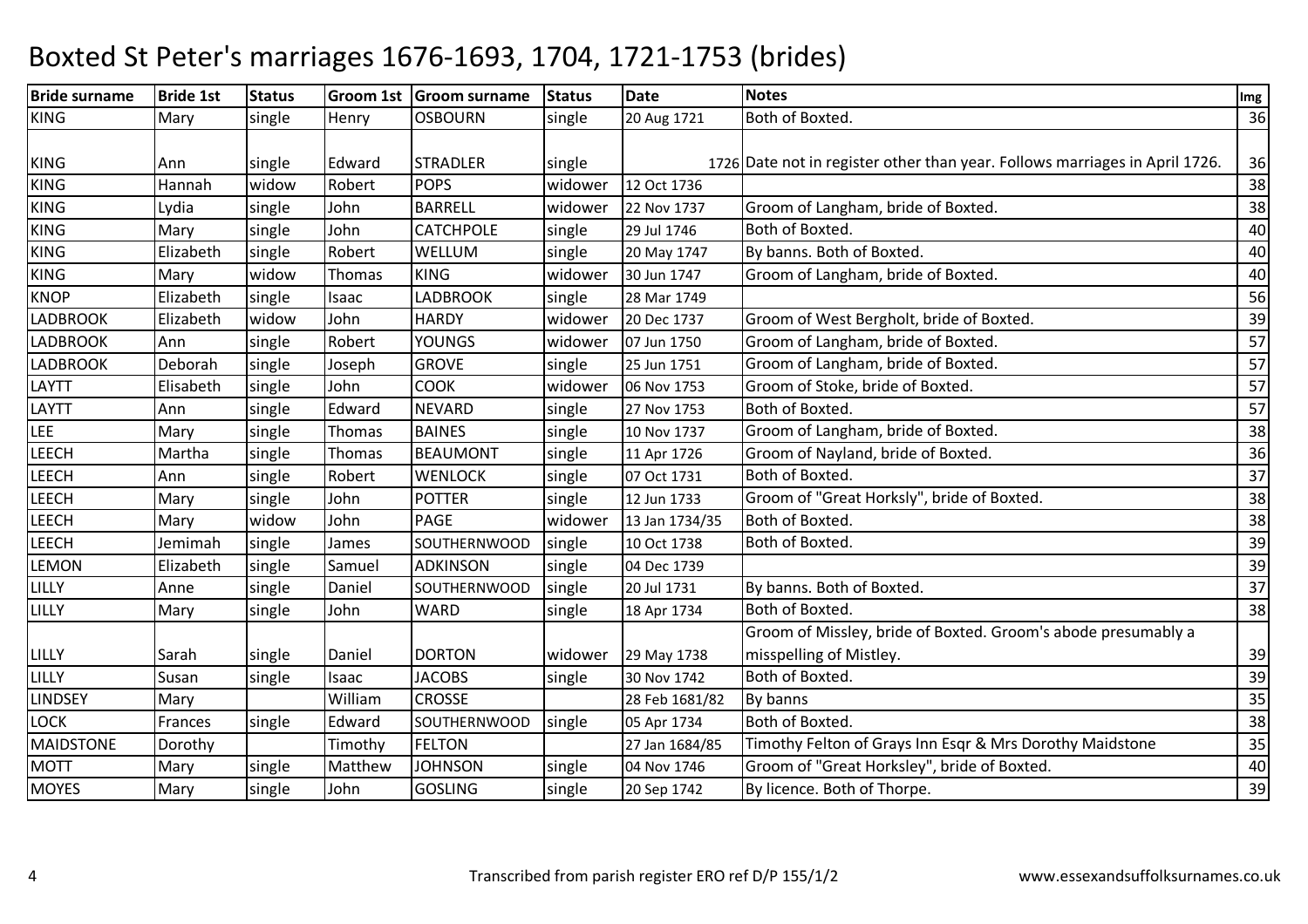| <b>Bride surname</b> | <b>Bride 1st</b> | <b>Status</b> |         | Groom 1st Groom surname | <b>Status</b> | Date           | <b>Notes</b>                                                         | Img |
|----------------------|------------------|---------------|---------|-------------------------|---------------|----------------|----------------------------------------------------------------------|-----|
|                      |                  |               |         |                         |               |                | Both of Boxted. Day of month unclear, on edge of page. Starts with a |     |
| <b>MUNSON</b>        | Elizabeth        | single        | Robert  | <b>WENLOCK</b>          | single        | Apr 1730       | 2. Not clear if it's the 2nd or the 20-somethingth.                  | 37  |
| <b>MUNSON</b>        | Mary             | single        | William | HILL                    | single        | 06 Mar 1738/39 | Both of Boxted.                                                      | 39  |
| <b>MUNSON</b>        | Mary             | single        | Thos.   | <b>BEARDWELL</b>        | single        | 01 Jan 1746/47 |                                                                      | 40  |
| <b>MUNSON</b>        | Hannah           |               | John    | <b>HOLLAND</b>          |               | 31 Oct 1751    | No marital statuses or abodes given in the register.                 | 57  |
| <b>NEVARD</b>        | Christian        |               | Frances | <b>APLEBY</b>           |               | 25 Nov 1679    | By banns                                                             | 35  |
| <b>NEVARD</b>        | Elizabeth        |               | Daniel  | <b>WARNER</b>           |               | 01 Feb 1682/83 | By banns                                                             | 35  |
| <b>NEVARD</b>        | Martha           |               | Robert  | <b>GOFFE</b>            |               | 28 Apr 1685    | By banns                                                             | 35  |
| <b>NEVARD</b>        | Mary             | single        | John    | <b>WENLOCK</b>          | single        | 06 Dec 1734    | Both of Boxted.                                                      | 38  |
| <b>NEVARD</b>        | Sarah            | single        | John    | <b>STEWARD</b>          | single        | 02 Dec 1735    | By licence. Groom of East Mersey, bride of Boxted.                   | 38  |
| <b>NEVARD</b>        | Ann              | single        | John    | <b>WARNER</b>           | single        | 17 Oct 1738    | Both of Boxted.                                                      | 39  |
| <b>NEVARD</b>        | Mary             | single        | Elias   | <b>BACON</b>            | single        | 15 Jul 1742    | Groom of "Great Horksly", bride of Boxted.                           | 39  |
| <b>NEVARD</b>        | Thomasine        | widow         | Thomas  | <b>HAGGAR</b>           | widower       | 30 May 1748    | Groom of Combs, Suffolk, bride of Boxted.                            | 56  |
| <b>NEVARD</b>        | Sarah            | single        | Thomas  | <b>WENLOCK</b>          | widower       | 22 May 1749    | Both of Boxted.                                                      | 56  |
| <b>NEVARD</b>        | Martha           | single        | James   | <b>BACON</b>            | widower       | 19 Jul 1751    | Both of Boxted.                                                      | 57  |
| <b>NEVARD</b>        | Hannah           | single        | Daniel  | <b>BEARDWEL</b>         | single        | 14 Jun 1753    | Groom of Mile End, bride of Boxted.                                  | 57  |
|                      |                  |               |         |                         |               |                | By licence. Mr John Fox of Dedham and Mrs Alice Norman of this       |     |
| <b>NORMAN</b>        | Alice            |               | John    | <b>FOX</b>              |               | 03 Feb 1729/30 | parish.                                                              | 37  |
| <b>OSBORN</b>        | Mary             | single        | Samuel  | <b>HOW</b>              | widower       | 05 Jun 1744    | By banns. Both of Boxted.                                            | 39  |
| <b>OSBOURN</b>       | Martha           | single        | Samuel  | <b>POPS</b>             | single        | 09 Apr 1732    | Both of Boxted.                                                      | 37  |
| <b>OSBOURN</b>       | Mary             | single        | Charles | <b>KIDBY</b>            | single        | 28 Mar 1749    | Groom of West Bergholt, bride of Boxted                              | 56  |
| PAGE                 | Mary             |               | Robert  | <b>COE</b>              |               | 25 May 1721    | Groom of Manningtree, bride of Boxted.                               | 36  |
| PAGE                 | Elizabeth        | single        | Joseph  | <b>BURNBY</b>           | single        | 20 Feb 1731/32 | Both of Boxted.                                                      | 37  |
| PETTIKIN             | Ann              | single        | Jacob   | <b>LADBROKE</b>         | single        | 05 Jan 1723/24 | Both of Boxted.                                                      | 36  |
| PETTIKIN             | Hannah           | single        | Isaac   | <b>KING</b>             | widower       | 26 May 1734    | Both of Boxted.                                                      | 38  |
| <b>PHILLIPS</b>      | Ann              | single        | Thomas  | WELLUM                  | single        | 14 Oct 1746    |                                                                      | 40  |
|                      |                  |               |         |                         |               |                | By banns. Groom of Colchester, bride of Boxted. No date other than   |     |
| <b>POPS</b>          | Abigail          | single        | Thomas  | SOUTHERNWOOD            | single        |                | 1728 year. Follows marriage in June 1728.                            | 36  |
| <b>PRATT</b>         | Ann              |               | Daniell | <b>DANSON</b>           |               | 28 Jan 1685/86 | By banns                                                             | 35  |
| <b>PROOM</b>         | Sarah            | single        | Thomas  | <b>JOSSELYN</b>         | single        | 16 Nov 1749    | Both of Boxted.                                                      | 56  |
| PUPLETT              | Susan            |               | John    | <b>JOHNSON</b>          |               | 10 May 1704    |                                                                      | 15  |
| <b>RAY</b>           | Martha           |               | William | FIT                     |               | 10 Apr 1683    | By banns                                                             | 35  |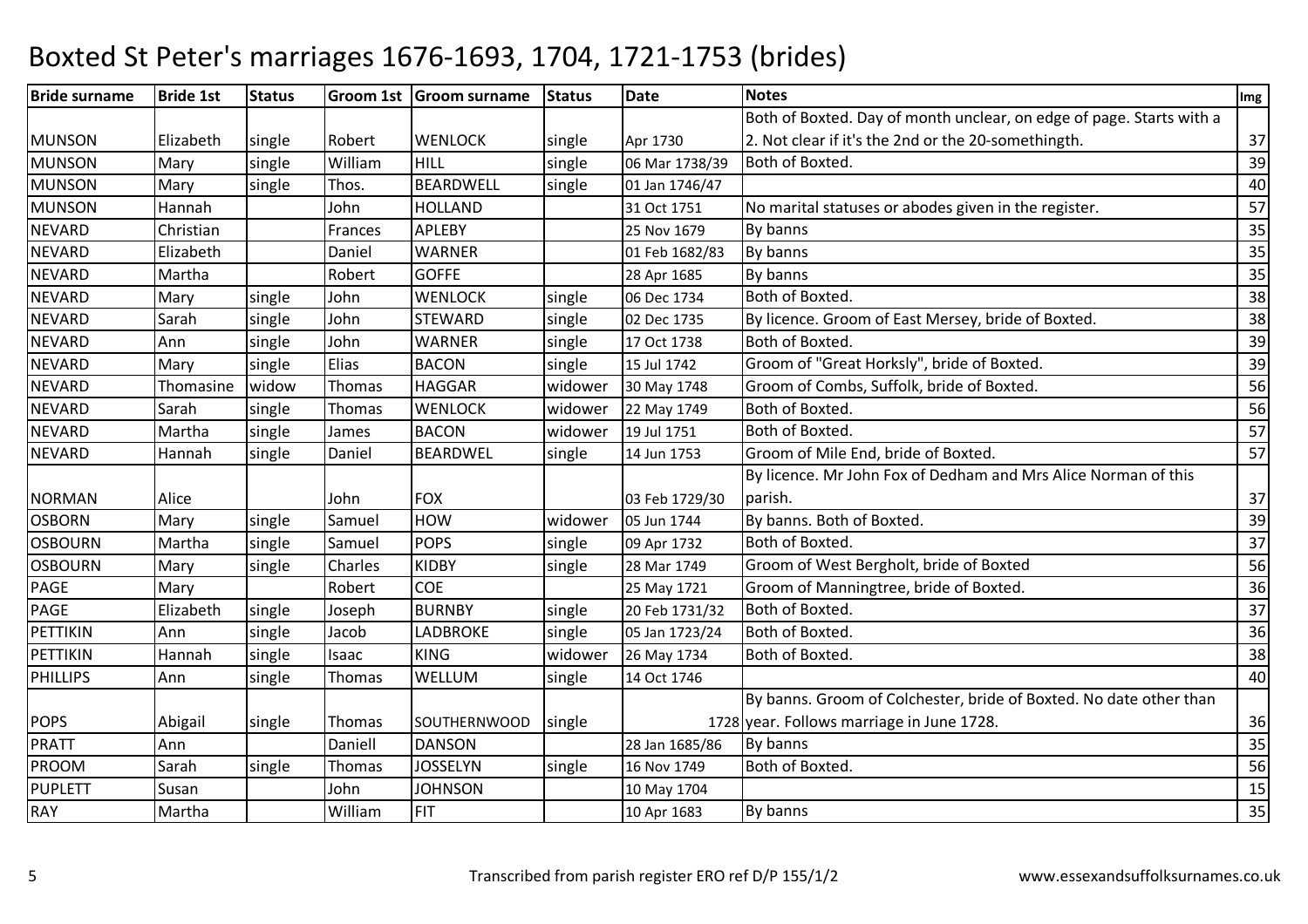| <b>Bride surname</b> | <b>Bride 1st</b> | <b>Status</b> |         | Groom 1st Groom surname | <b>Status</b> | <b>Date</b>    | <b>Notes</b>                                         | Img |
|----------------------|------------------|---------------|---------|-------------------------|---------------|----------------|------------------------------------------------------|-----|
| <b>RAY</b>           | Hannah           |               | William | <b>COOKE</b>            |               | 15 Jul 1684    | By banns                                             | 35  |
| <b>ROOT</b>          | Hannah           | single        | Joseph  | <b>GULSON</b>           | single        | 12 Jun 1729    | Both of Boxted.                                      | 36  |
| SADLER               | Mary             | single        | George  | <b>MANNING</b>          | single        | 03 Feb 1746/47 | By licence. Groom of Lawford, bride of Boxted.       | 40  |
| <b>SALLIES</b>       | Elizabeth        | single        | Isaac   | SOUTHERNWOOD            | single        | 13 Feb 1734/35 | Both of Boxted.                                      | 38  |
| SHELDRAKE            | Elizabeth        | single        | Peter   | <b>LADBROOK</b>         | single        | 30 Sep 1724    |                                                      | 36  |
| SHELDRAKE            | Mary             | single        | John    | <b>HYNDES</b>           | single        | 01 Dec 1735    | Both of Boxted.                                      | 38  |
| SHELDRAKE            | Sarah            |               | Thos.   | <b>SIBBON</b>           |               | 22 Oct 1747    | No marital statuses or abodes given in the register. | 40  |
| SHELDRAKE            | Sarah            | widow         | James   | LOCK                    | widower       | 31 Aug 1750    |                                                      | 57  |
| SHELDRAKE            | Sarah            | single        | Richard | <b>GRIGGS</b>           | single        | 05 Jul 1753    | Groom of Nayland, bride of Boxted.                   | 57  |
| <b>SHELVER</b>       | Elizabeth        | single        | William | LEE                     | single        | 07 Oct 1748    |                                                      | 56  |
| <b>SICKLEPRICE</b>   | Mary             | single        | John    | <b>EDWARDS</b>          | single        | 02 Oct 1732    |                                                      | 37  |
| <b>SICKLEPRICE</b>   | Anne             | single        | John    | <b>BARRELL</b>          | widower       | 12 Aug 1736    | By licence. Groom of Langham, bride of Boxted.       | 38  |
| <b>SICKLEPRICE</b>   | Sarah            | single        | William | <b>VINCE</b>            | single        | 24 Jan 1742/43 | By banns. Groom of Langham, bride of Boxted.         | 39  |
| <b>SIMONS</b>        | Mary             | single        | John    | <b>MUNSON</b>           | single        | 27 Nov 1721    | Both of Boxted.                                      | 36  |
| <b>SIMONS</b>        | Abigail          | single        | Thomas  | <b>KING</b>             | single        | 09 Jun 1730    | Both of Boxted.                                      | 37  |
| <b>SIMONS</b>        | Hannah           | single        | Thomas  | LILLY                   | single        | 21 Nov 1732    | Groom of "Little Horksly", bride of Boxted.          | 37  |
| <b>SIMONS</b>        | Rose             | single        | Matthew | SERGEANT                | single        | 28 May 1748    | By licence. Groom of Stoke, bride of Boxted.         | 56  |
| <b>SOUTHERNWOOD</b>  | Mary             |               | James   | <b>WENT</b>             |               | 21 Feb 1693/94 |                                                      | 15  |
| SOUTHERNWOOD         | Mary             | single        | John    | <b>KING</b>             | single        | 01 Feb 1733/34 | Both of Boxted.                                      | 38  |
| <b>SOUTHERNWOOD</b>  | Elizabeth        | single        | Francis | <b>PRATT</b>            | single        | 01 Nov 1737    | Both of Boxted.                                      | 38  |
| SOUTHERNWOOD         | Abigail          | widow         | Abraham | <b>GROVE</b>            | widower       | 31 Jan 1737/38 | Both of Boxted.                                      | 39  |
| <b>SOUTHERNWOOD</b>  | Elizabeth        | single        | Robert  | <b>WENLOCK</b>          | widower       | 02 Oct 1739    | Both of Boxted.                                      | 39  |
| <b>SOUTHERNWOOD</b>  | Abigail          | single        | Samuel  | <b>SIBBON</b>           | single        | 08 Oct 1751    | Both of Boxted.                                      | 57  |
| <b>STANFIELD</b>     | Mary             | single        | William | <b>BRUCE</b>            | single        | 12 Oct 1732    | Both of Boxted.                                      | 37  |
| <b>STANFIELD</b>     | Elizabeth        | widow         | Isaac   | SHELDRAKE               | single        | 05 Nov 1739    | Both of Boxted.                                      | 39  |
| <b>STEVENS</b>       | Mary             | single        | Edward  | <b>APPLEBY</b>          | single        | 31 Jan 1750/51 |                                                      | 57  |
| <b>SURRY</b>         | Sarah            | single        | Thomas  | <b>YOUNGS</b>           | single        | 31 Oct 1749    | Both of Boxted.                                      | 56  |
| <b>TROWLS</b>        | Mary             | single        | William | <b>EMYNS</b>            | single        | 08 Apr 1740    | Groom of Wormingford, bride of Boxted.               | 39  |
| <b>TURNER</b>        | Hannah           | widow         | Joshua  | SALSBURY                | single        | 23 Nov 1736    |                                                      | 38  |
| <b>TURNER</b>        | Sussanna         | single        | John    | <b>JAMES</b>            | single        | 06 Nov 1753    | Both of Boxted.                                      | 57  |
| <b>WALLACE</b>       | Katherine        |               | Gregory | <b>BAKER</b>            |               | 16 May 1678    | By banns                                             | 34  |
| <b>WALLIS</b>        | Susan            | single        | John    | <b>CLARKE</b>           | single        | 06 Feb 1727/28 |                                                      | 36  |
|                      |                  |               |         |                         |               |                |                                                      |     |